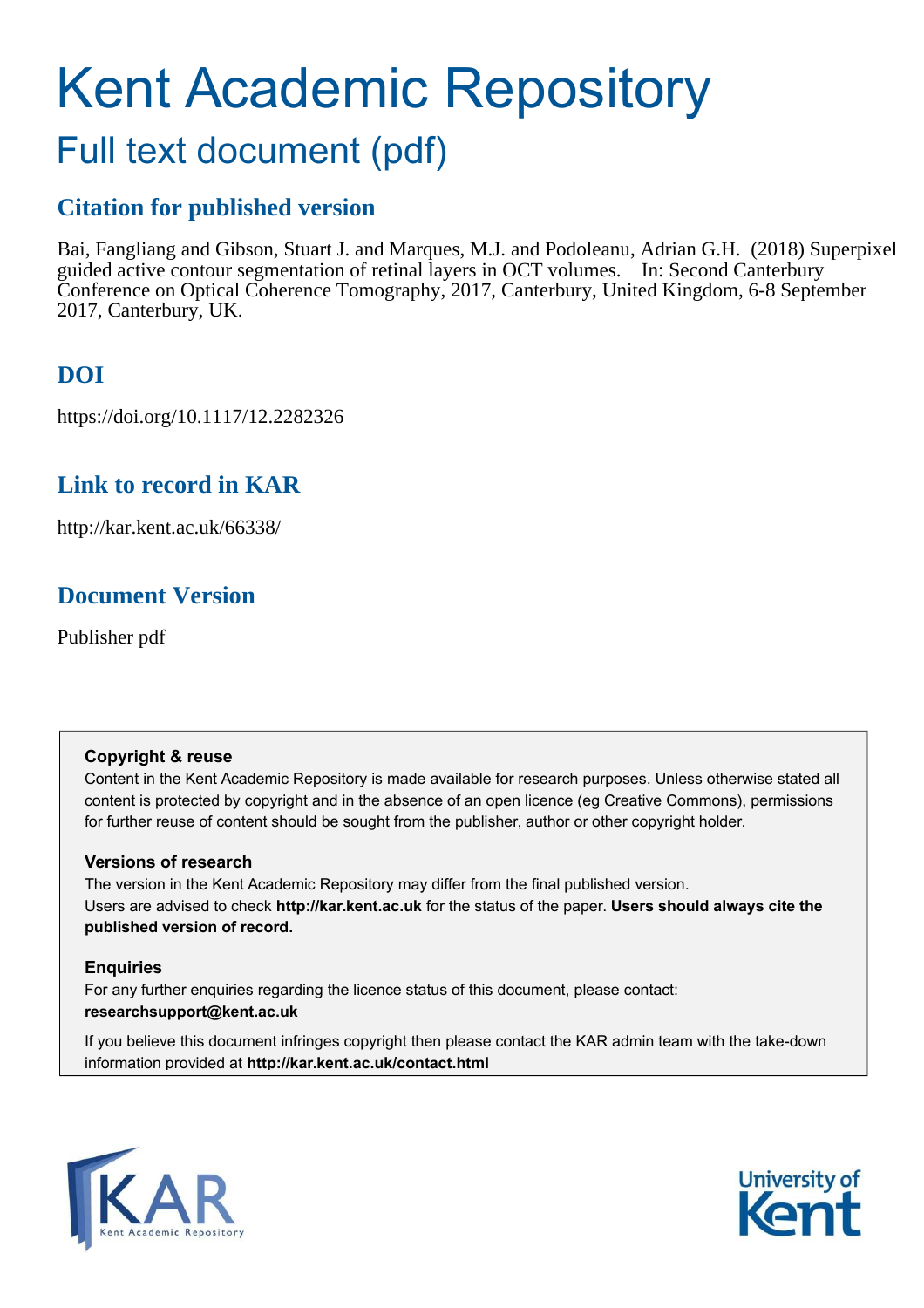# PROCEEDINGS OF SPIE

SPIEDigitalLibrary.org/conference-proceedings-of-spie

## Superpixel guided active contour segmentation of retinal layers in OCT volumes

Fangliang Bai, Stuart J. Gibson, Manuel J. Marques, Adrian Podoleanu

> Fangliang Bai, Stuart J. Gibson, Manuel J. Marques, Adrian Podoleanu , "Superpixel guided active contour segmentation of retinal layers in OCT volumes," Proc. SPIE 10591, 2nd Canterbury Conference on OCT with Emphasis on Broadband Optical Sources, 1059106 (5 March 2018); doi: 10.1117/12.2282326



Event: Second Canterbury Conference on Optical Coherence Tomography, 2017, Canterbury, United Kingdom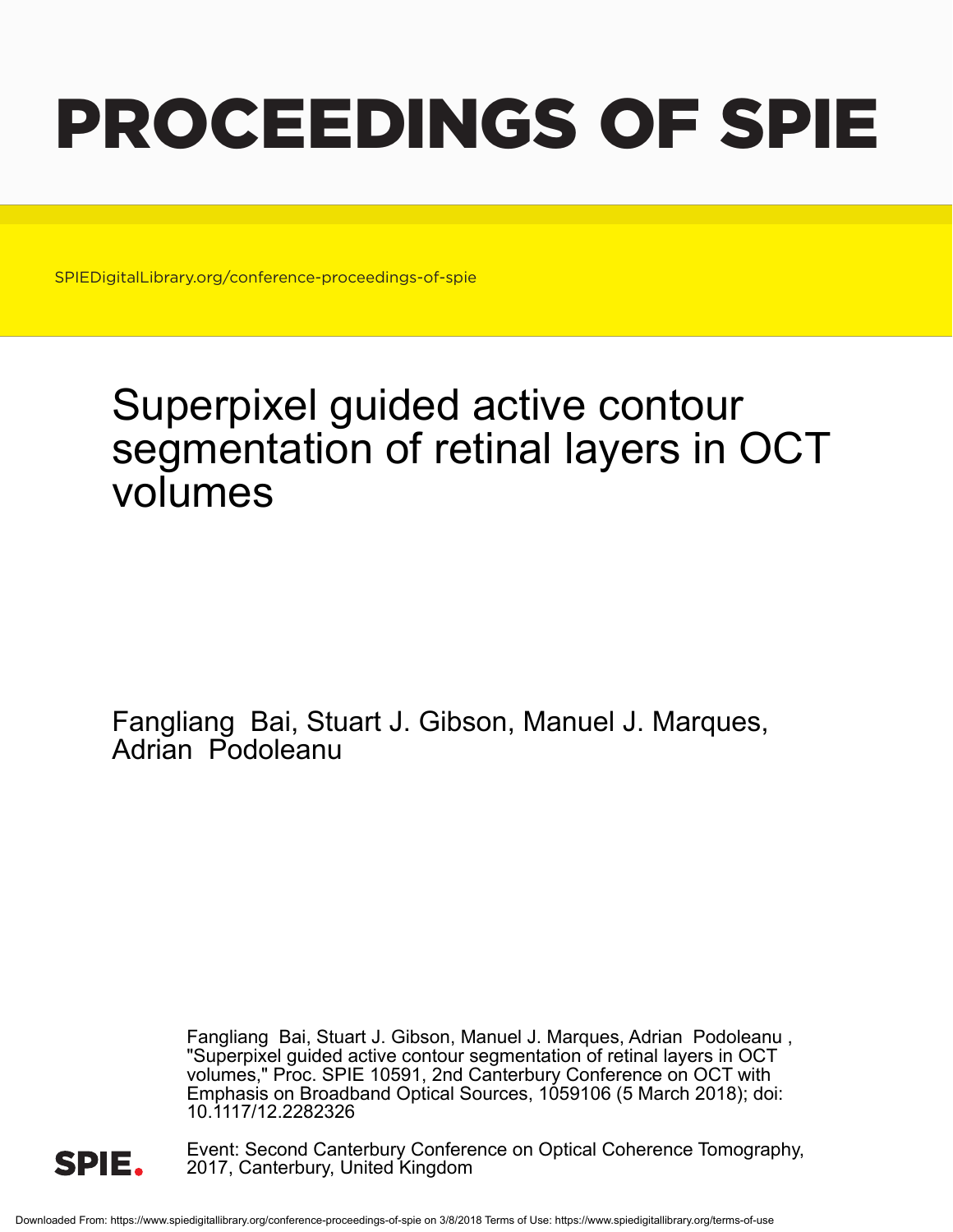### Superpixel guided active contour segmentation of retinal layers in OCT volumes

Fangliang Bai, Stuart J. Gibson, Manuel J. Marques, and Adrian Podoleanu

University of Kent, Canterbury CT2 7NZ, Canterbury, UK

#### ABSTRACT

Retinal OCT image segmentation is a precursor to subsequent medical diagnosis by a clinician or machine learning algorithm. In the last decade, many algorithms have been proposed to detect retinal layer boundaries and simplify the image representation. Inspired by the recent success of superpixel methods for pre-processing natural images, we present a novel framework for segmentation of retinal layers in OCT volume data. In our framework, the region of interest (e.g. the fovea) is located using an adaptive-curve method. The cell layer boundaries are then robustly detected firstly using 1D superpixels, applied to A-scans, and then fitting active contours in B-scan images. Thereafter the 3D cell layer surfaces are efficiently segmented from the volume data. The framework was tested on healthy eye data and we show that it is capable of segmenting up to 12 layers. The experimental results imply the effectiveness of proposed method and indicate its robustness to low image resolution and intrinsic speckle noise.

Keywords: Optical coherence tomography, superpixel, active contour, retina segmentation, 3D model, retinal thickness

#### 1. INTRODUCTION

Retinal OCT imaging is a very popular research topic and much effort has been devoted to improving the resolution and speed of OCT systems. In recent decades, optical coherence tomography has become an established technology for imaging the internal structures of the eye. Retinal OCT images are an important tool in ophthalmic disease diagnosis.<sup>1</sup> The morphological characteristics of retinal layers and the thickness of the individual layers have become important biomarkers for retinopathy in clinical diagnosis.<sup>2</sup>

In ophthalmic OCT, the presence of retinal tissue is determined by reflected light. The absorption and scattering between retinal tissue and embedded blood vessel (or its shadow) is inconsistent, which introduces challenge to accurate segmentation of the retinal layers. Furthermore, due to the nature of OCT systems, imaging quality is always affected by speckle noise and sometimes by additional image artifacts<sup>3</sup> caused by the acquisition process. To illustrate the aim of our work, Figure1 shows an annotated (ground truth) healthy retinal structure and Figure 2 shows two examples of OCT B-scans that are representative of the data used to test our method and for which we wish to detect the cell layers. The detection of layer boundaries is made difficult by speckle noise and inconsistent light reflection, present in Figure2 where the surface cell layer is brighter on the right hand side of the fovea.

The development of OCT retinal segmentation methods have been well documented in the last two decades since its early application in ophthalmology. A summary of these methods has been presented previously.<sup>4</sup> Existing approaches can be categorized into three groups: A-scan methods,<sup>5,6,7</sup> B-scan methods,<sup>8,9,10,11</sup> and  $3D$  data based approaches.<sup>12, 13, 14, 15</sup> A-scan based methods use the prior knowledge of the retinal structure to determine the location of different layers. The prominent layers in OCT retinal images are vitreous/NFL layer and RPE layer that exhibit strong reflection compared to neighboring layers. However, th e boundaries of other layers in A-scans can be difficult to determine due to the similarity of reflection from neighboring tissues. These methods are efficient to detect the prominent boundaries. However, they lack accuracy and robustness

2nd Canterbury Conference on OCT with Emphasis on Broadband Optical Sources, edited by Adrian Podoleanu, Ole Bang, Proc. of SPIE Vol. 10591, 1059106

© 2018 SPIE : CCC code: 1605-7422/18/\$18 : doi: 10.1117/12.2282326

Further author information: (Send correspondence to Fangliang Bai)

Fangliang Bai: E-mail: F.Bai@kent.ac.uk

Stuart J. Gibson: E-mail: S.J.Gibson@kent.ac.uk, Telephone: +44 01227 (82)3271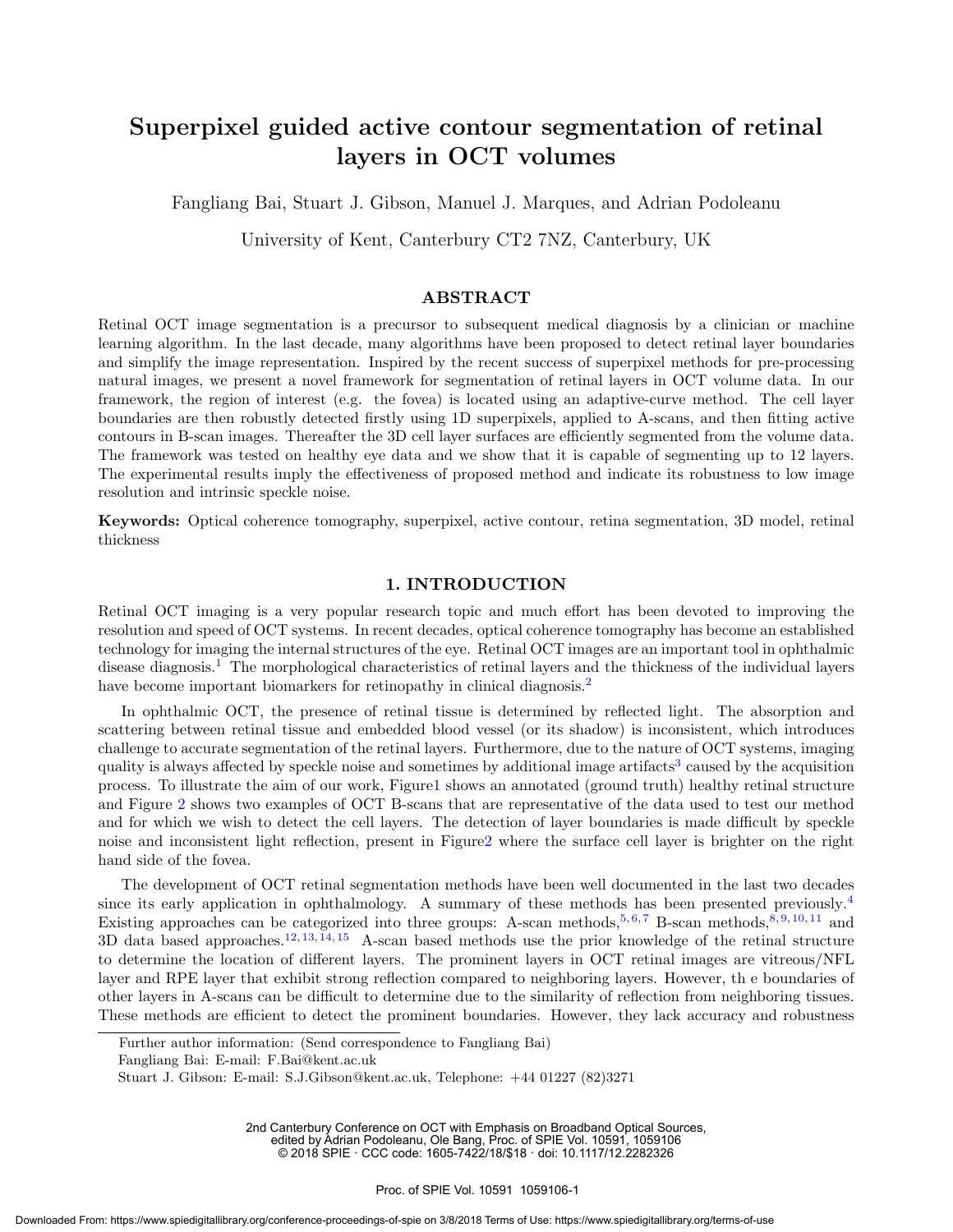

Figure 1. The annotation of healthy retina in OCT image. The B-scan image is scanned through the macula of a human retina. The annotated layers: Nerve Fiber Layer (NFL), Ganglion Ceil Layer (GCL), Inner Plexiform Layer (IPL), Inner Nuclear Layer (INL), Outer Plexiform Layer (OPL), Outer Nuclear Layer (ONL), External Limiting Membrane (ELM), Inner Photoreceptor Segm (IPS), Inner/Outer Photoreceptor Segm. (IS/OS), Outer Photoreceptor Segm. (OPS), Retinal Pigment Epithelium Interdigitation (RPEI), and Retinal Pigment Epithelium (RPE). The layers listed at left are discrete due to the fovea. The thin layers at bottom always have high light reflection while layers at top have high light absorption.



Figure 2. Two B-scan images used in the experiment. These images are generated from different OCT systems. (A): In the image, the contrast of retinal tissue is relatively low. (B): the retinal content has a relatively higher contrast. The stripe noise can be seen at the bottom of the image.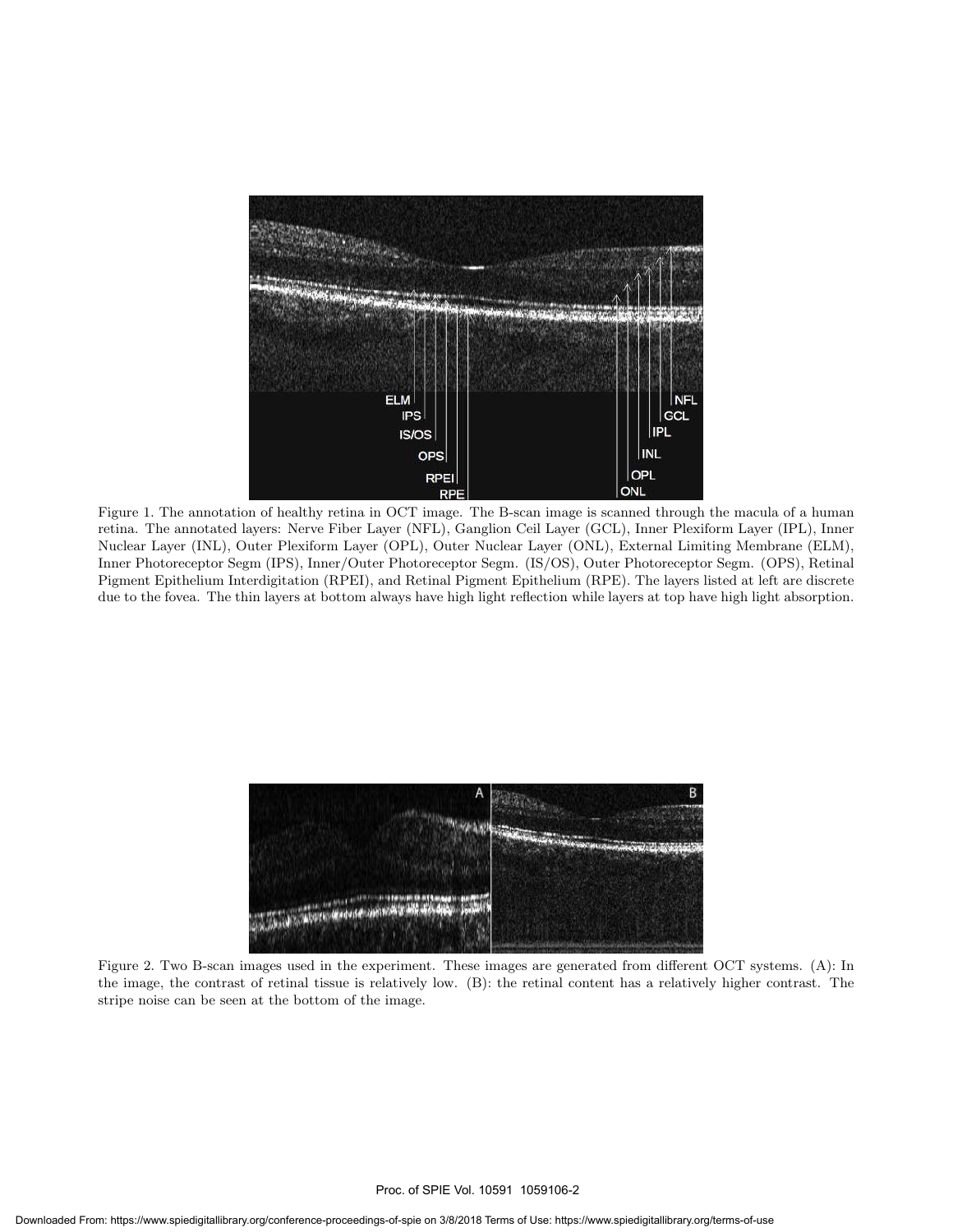due to their susceptibility to speckle noise. A typical B-scan based approach is to build a mathematical model based on image gradient and other spatial information. Chiu *et al.*<sup>8</sup> represent the B-scan image as a graph and use graph-cut theory to find the path of lowest image energy, corresponding to the layer boundary. B-scan approaches are more accurate and stable than those based on A-scan images but are also affected by a lesser degree by speckle noise. Cell layer segmentation methods using 3D data require fast scanning speeds and large data storage capacity. Due to spontaneous movement of the eye, the 2D frames (B-scans) from which 3D volume data are constructed, have to be carefully registered. In addition, the large amount of B-scans in 3D data also limits the time efficiency of 3D data based approaches.

In this paper, we propose a novel cell layer segmentation method based on superpixels and active contours and applied to OCT data. Superpixel segmentation has attracted a lot of interest in medical imaging.<sup>16</sup> The segmentation of superpixels is realized based on local similarity of image content and spatial information. In our method, we determine 1D superpixels in A-scan images which corresponding to separate layers. Since the local reflection of retinal tissue are more consistent compared to that over entire layer, the similarity of local image content allows pixels to be grouped without being affected by pixels from other regions. The active contour has been widely used for object localization and edge detection in MRI and CT image processing.<sup>17</sup> The mathematical model for active contours is formed by an energy function. Updating the contour position is achieved by minimizing the energy function to a local minimum. In our work, we use an active contour to refine the segmentation with gradient and spatial information in the B-scan image. This corrects inconsistencies in A-scan segmentation using information present in the B-scan.

#### 2. METHOD

The proposed framework consists of three parts, divided into two stages (localization and detection). In the first stage, the retinal region in a B-scan image is determined by an adaptive-curve boundary detection method. For the second stage, we represent the 1D A-scan data in terms of superpixels then use a modified active contour scheme to detect and refine the boundaries within the retinal region. Finally, an efficient volume segmentation is performed based on structural similarity of adjacent B-scans. This section describes each step in detail and then explains the overall framework.

#### 2.1 Adaptive-curve Boundary Detection

We initialize the cell layer detection using an adaptive-curve boundary method to search for the retinal region of interest. In the B-scan image, the method selects a number of A-scans (usually less than 5) that are separated by equal distance intervals in the B-scan direction. In each individual A-scan, we search for the onset of the retinal region from two directions in A-scan data using a pixel intensity threshold. Since the high intensity contrast of NFL layer and RPE layer against to non-retinal region, the applied threshold is calculated by equation 1

$$
D_{boundary} = \frac{1}{N} \sum_{i=1}^{N} x_i + \beta \sigma(x_i), \quad i \in [1, ..., N]
$$
 (1)

Where N is number of rows from the top edge of B-scan image, where the vitreous has negligible intensity response, and  $\sigma$  is the standard variation of the all the pixels in N rows from the top of a B-scan and  $\beta$  is scaler defined by the user that controls the sensitivity of layer detection and must be adjusted according to the strength of the speckle noise. After the onset detection in selected A-scans, the boundary is estimated by interpolating a boundary line with B-splines. Based on curvature information of the initial boundary interpolation, the method re-samples A-scans (now at unequal spatial separations) thereby iteratively refining the boundary shape. This refinement process is achieved using an adaptive-curve algorithm that increases sampling density in regions of high curvature on the estimated boundary that are embedded in the B-scan images. The process is iterated until adjustment of the A-scan positions results in a boundary shape change that is equal to, or less than, the predetermined tolerance. The iterative boundary-updating process of vitreous/NFL boundary is shown in Figure 3 where the first boundary estimation is less accurate due to limited number of A-scans, while the updating process automatically corrects the boundary estimation with the adaptive-curve re-sampling scheme. After the determination of retinal region in B-scan image, we replace the non-retinal content with zeros and only focus on the retinal layers within the region.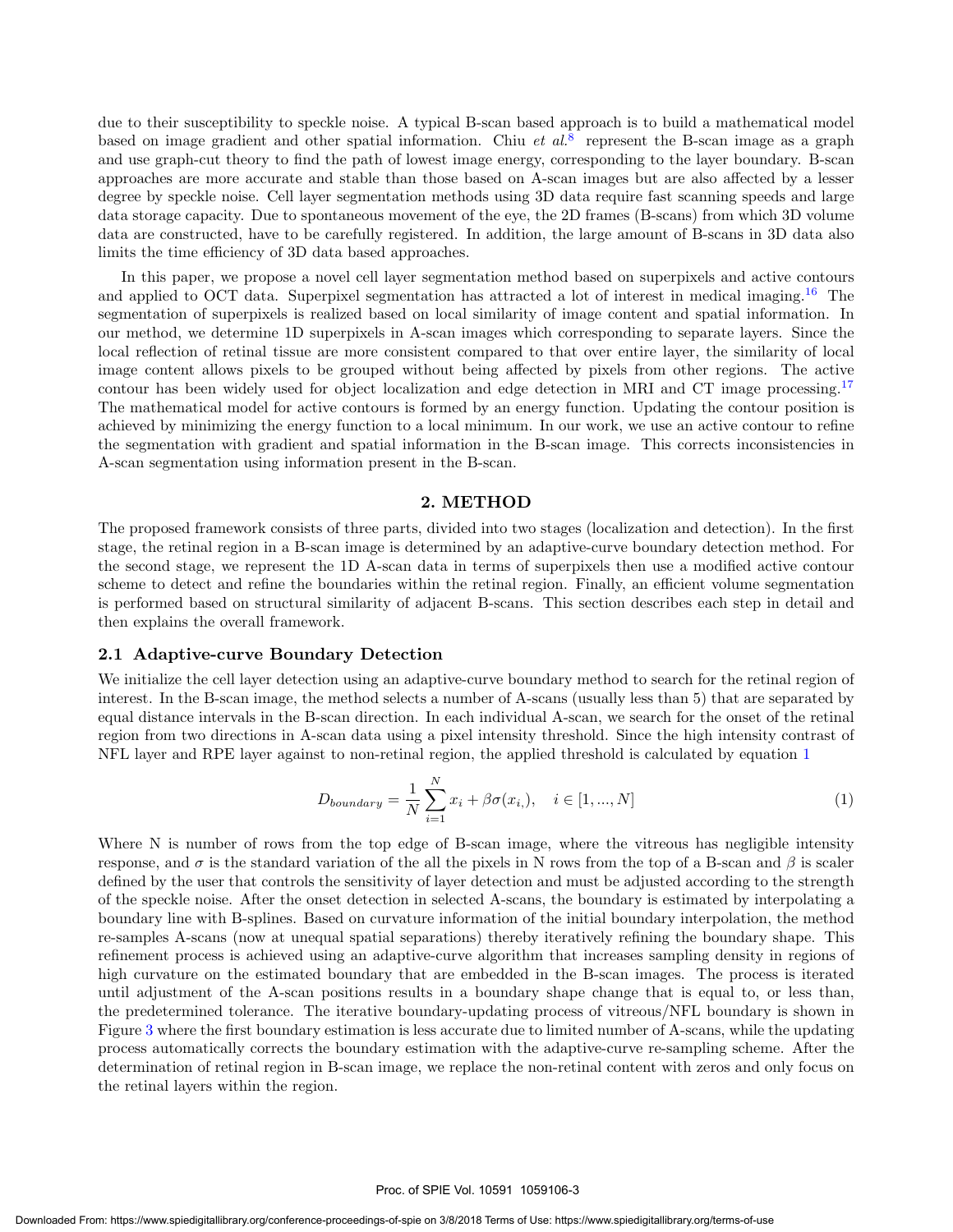

Figure 3. The segmentation of vitreous/NFL boundary by adaptive-curve detection method. Four figures shows the process of iterative boundary updating. (A): The initial interpolation with 5 A-scans detected. The approximated boundary is partially deviated from the actual position. (B-C): The adaptive-curve algorithm re-sampled the A-scan 4 times to updating the interpolated line. (D): The final results of boundary detection. The approximated line is fitted to the actual boundary shape.

#### 2.2 Superpixel Segmentation

In the second stage, we first apply superpixels to determine the local region of internal layers. Superpixel segmentation is designed to generate a coherent grouping of pixels that contain similar grayscale and spatial information. In our work, we use the SLIC (Simple Linear Iterative Clustering) algorithm to segment internal layer boundaries since it produces superpixels at a low computational cost while achieving accurate segmentation.<sup>18</sup> Unlike previous applications of SLIC, that operate on 2D images, here we detect 'superpixels' in each 1D A-scan image within the region bounded by the top and bottom layers. In the SLIC algorithm, we first initialize a number of superpixels (and hence the number of layers) we wish to detect. Then, the SLIC method calculates the distance (similarity) of the seed, center pixel of the corresponding superpixel, and the neighboring unlabeled pixels using equation 2.

$$
d_{lab} = \sqrt{(l_k - l_i)^2}
$$
  
\n
$$
d_x = \sqrt{(x_k - x_i)^2}
$$
  
\n
$$
D_s = d_{lab} + \frac{m}{S} d_{xy}
$$
\n(2)

Where  $D_s$  is the sum of grayscale distance  $d_{lab}$  in Lab color space and spatial distance  $d_x$  in B-scan image. S is initial seed interval used for normalization and  $m$  is a variable controlling the balance of the two distance terms. This pixel labeling process is repeated for each seed and the resulting superpixels are formed. After the calculation for all superpixels, the algorithm updates the seeds (the spatial center of the superpixel). This updating iteration is terminated once the overall change of seeds position is less than a predetermined threshold, which indicates that the superpixels have become stable. Subsequently the shape of the cell layer is approximated by connecting corresponding boundaries between superpixels in adjacent A-scans. Figure 4 shows the segmented results of RPEI/RPE layer. In the limited search region, the algorithm generated two superpixels that form an approximated boundary, separating two slim layers in the narrow region. It can be observed that the approximation of the target boundary is not smooth and continuous. However, the superpixels perform consistently in both normal regions and others affected by the shadows of blood vessels. In addition, one should note that the A-scans close to the fovea contain fewer layers than other bilateral regions causing some A-scans to be over segmented. To counter this problem, we applied lateral limits after the segmentation of each layer boundary to restrict the search area. This is described in section 2.5.

#### 2.3 Active Contour Boundary Detection

The initial, approximate, segmentation result achieved by the superpixel method is followed by a refining scheme implemented by the active contour. In this stage, we use a gradient-guided active contour. The active contour is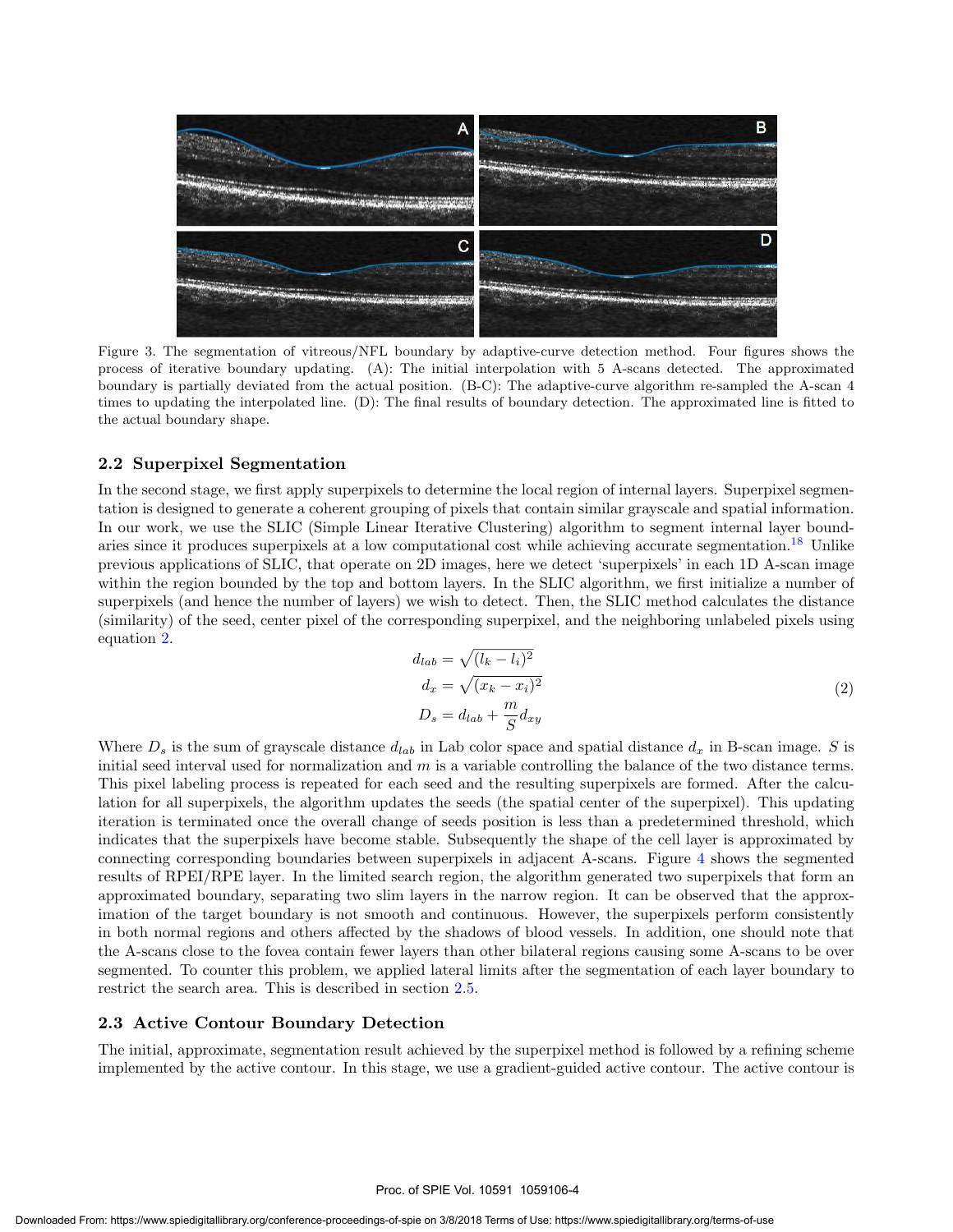

Figure 4. The segmentation results of RPEI/RPE boundary using superpixel algorithm. In the limited search area, Two superpixels separate the image content within A-scan, the formed boundary in B-scan image is not smooth and continuous, therefore cannot be accurately fitted to the actual position.

initialized after the superpixel stage and can be adapted to fit the boundary position by progressively minimizing an energy function<sup>19</sup> in equation 3.

$$
E_{snake} = \int_0^1 (E_{internal}(v(s)) + \alpha E_{external}(v(s)))
$$
\n(3)

$$
E_{internal} = E_{cont} + E_{curv}
$$

Where the energy function  $E_{scale}$  contains an internal energy term  $E_{internal}$  and an external energy (image gradient) term  $E_{external}$ .  $v(s)$  represents all points on the contour and  $\alpha$  is the sign for  $E_{external}$ . The internal term calculates bending rate  $E_{curv}$  and connectivity  $E_{cont}$  of the contour, while the external term controls the contour's adherence to layer boundaries. The boundaries are characterized by rapid changes in image intensity, either dim-to-bright or bright-to-dim. As a result, we specify a negative sign of  $E_{curv}$  in the energy function for dim-to-bright boundaries and positive sign for bright-to-dim boundaries. For example, the sign is positive for the IPL/INL boundary and negative for the INL/OPL boundary. This helps the active contour to reliably detect very closely separated boundaries. During the contour minimization, we constrain the update procedure for the active contour such that each control point (pixel in the contour) can only move in vertical steps of one pixel per iteration to enforce the connectivity as the retinal layer is continuous. This small step size is also appropriate for segmenting thin layer boundaries. The segmentation results for our active contour and the superpixel steps can be seen in Figure 5. It is clearly seen that the active contour method smooths the boundary between cell layers whereas the superpixel method alone does not. Hence the active contour corrects for local errors in boundary estimation.

#### 2.4 Segmentation in Adjacent B-scans

After the second stage of proposed framework, one can segment boundaries in single B-scan image. We can also further segment the cell layers as surfaces in 3D volume from the B-scan segmentation. To implement the volume segmentation, we assume that the retinal structure in adjacent B-scan image changes gradually while remains similar to each other. We first segment boundaries with superpixels and active contours in a B-scan image, selected from either end of 3D volume. Then we use the segmented result as a predictor for the position of the same boundary in the adjacent B-scan image and then use an active contour to refine the position. Due to the spontaneous movement of eye or head, the resulting B-scans are poorly registered in the 3D volume representing the retina structure. To counter this problem, we select one B-scan from either end of the volume as a reference frame, to which other frames are registered. The registration process therefore enforces the smoothness of a layer surface within a 3D volume.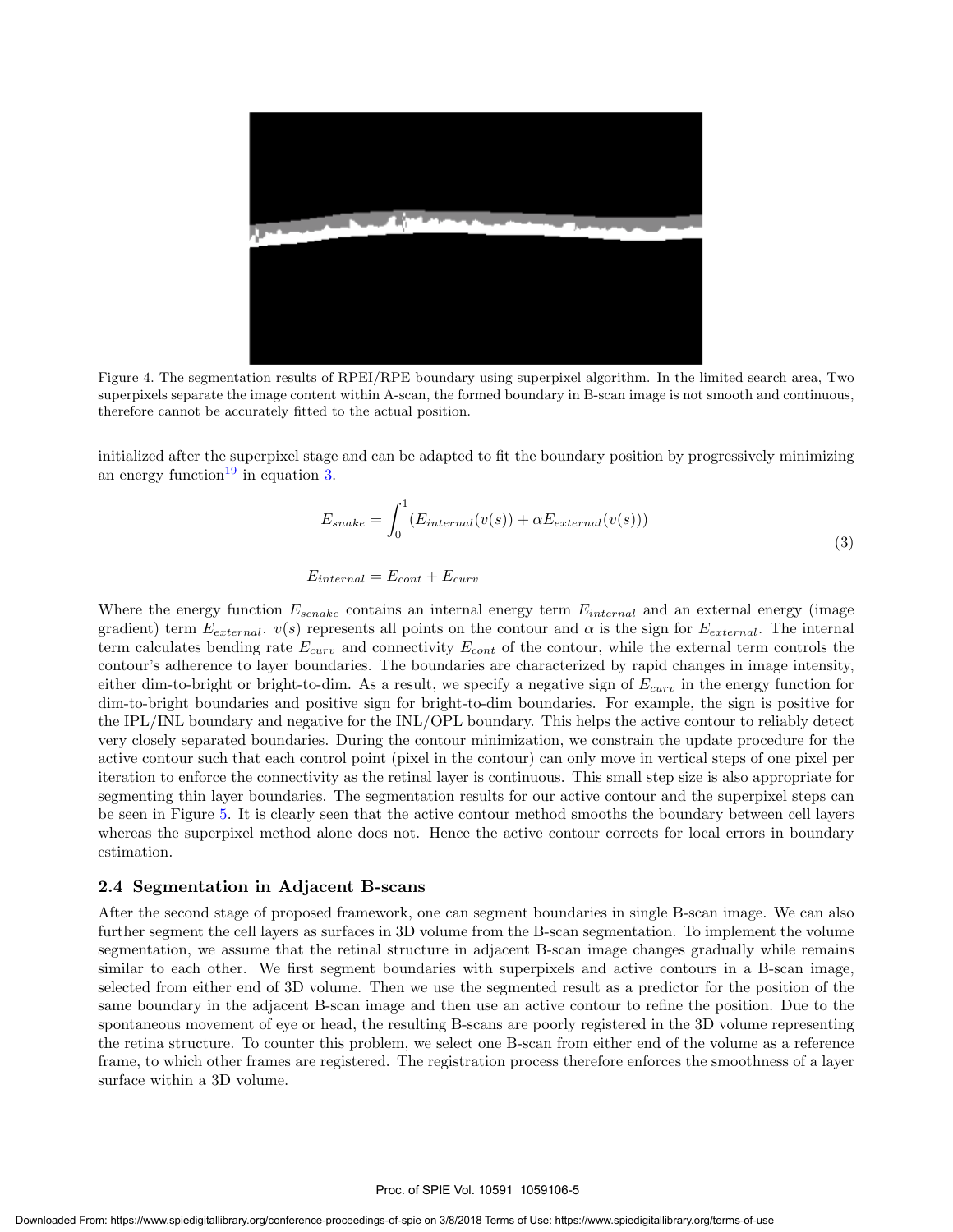

Figure 5. The refining results of active contour at RPEI/RPE boundary. The B-scan image is overlapped by the segmentation results by superpixel and active contour. Seen the zoomed window, the error generated by superpixel is corrected by active contour that results in a smooth and continuous line fitting well to the actual boundary shape.

#### 2.5 Detection Sequence of Retinal Layers

We have thus far described a framework comprising three algorithms to segment a single retinal boundary in a single B-scan image or a 3D volume. In this section, we outline a sequential method for efficiently detecting multiple cell layers based on prior knowledge of the relative positions of these layers in retinal structures, taking into account the differences in tissue reflectivity.

#### 2.5.1 Segmentation of low curvature layers

The retinal layers located at the bottom have higher intensity response and have simple and relatively flat structure, compared to upper layers. We begin by locating the salient (higher intensity response) IS/OS boundary and then use this as reference to identify the layers below it. The IS/OS layers are segmented by initializing two superpixels corresponding to top and bottom regions, followed by active contour with positive external term to smooth (denoise) the boundary. Next, we limit the search region from IS/OS to RPE and initialize superpixels for the remaining layers. After the superpixel segmentation, we select only one boundary from the top of the limited search region to which we apply an active contour. With this scheme, we can segment cell layers by gradually narrowing the search region in the order from top to bottom.

#### 2.5.2 Segmentation of layers with varying curvature

The structure of the region above IS/OS changes through the foveal region. In general for OCT images scanned through the fovea, the intra-layers merge into fovea from side to center. While in other B-scans, the layers are stacked in the A-scan direction with each layer being approximately linear and horizontal. We use the IS/OS boundary as a reference for detecting OPL/ONL and apply the active contour with negative external term to correct the fit. This procedure is repeated for the remaining layers, located in the region limited by the vitreous/NFL (top) boundary and OPL/ONL (bottom) boundary. The remaining boundaries which are closer to the region edge (top and bottom boundaries) are segmented first, followed by those located in inner region with the IPL/INL being the last boundary to segment.

The boundary segmentation sequence is summarized in Figure 6. In the figure, a 10 layer segmentation is illustrated. However, it is possible to segment more layers using our method when the image quality is better. By increasing the number of superpixels extremely thin layers can be detected.

#### 3. RESULTS AND DISCUSSION

We tested our method using OCT data provided by the Applied Optics Group University of Kent. The data was collected from two different OCT imaging systems. The data contains OCT volumes of the fovea regions from the healthy eyes of two volunteers. Each volume contains 192 frames (B-scans). The size of B-scan is  $500 \times 500$ . One of the volumes was denoised with a 3D median filter so that the performance of the method in the presence of noise could be assessed. Each volume was registered by StackReg in ImageJ. The framework was implemented using MATLAB in a general PC.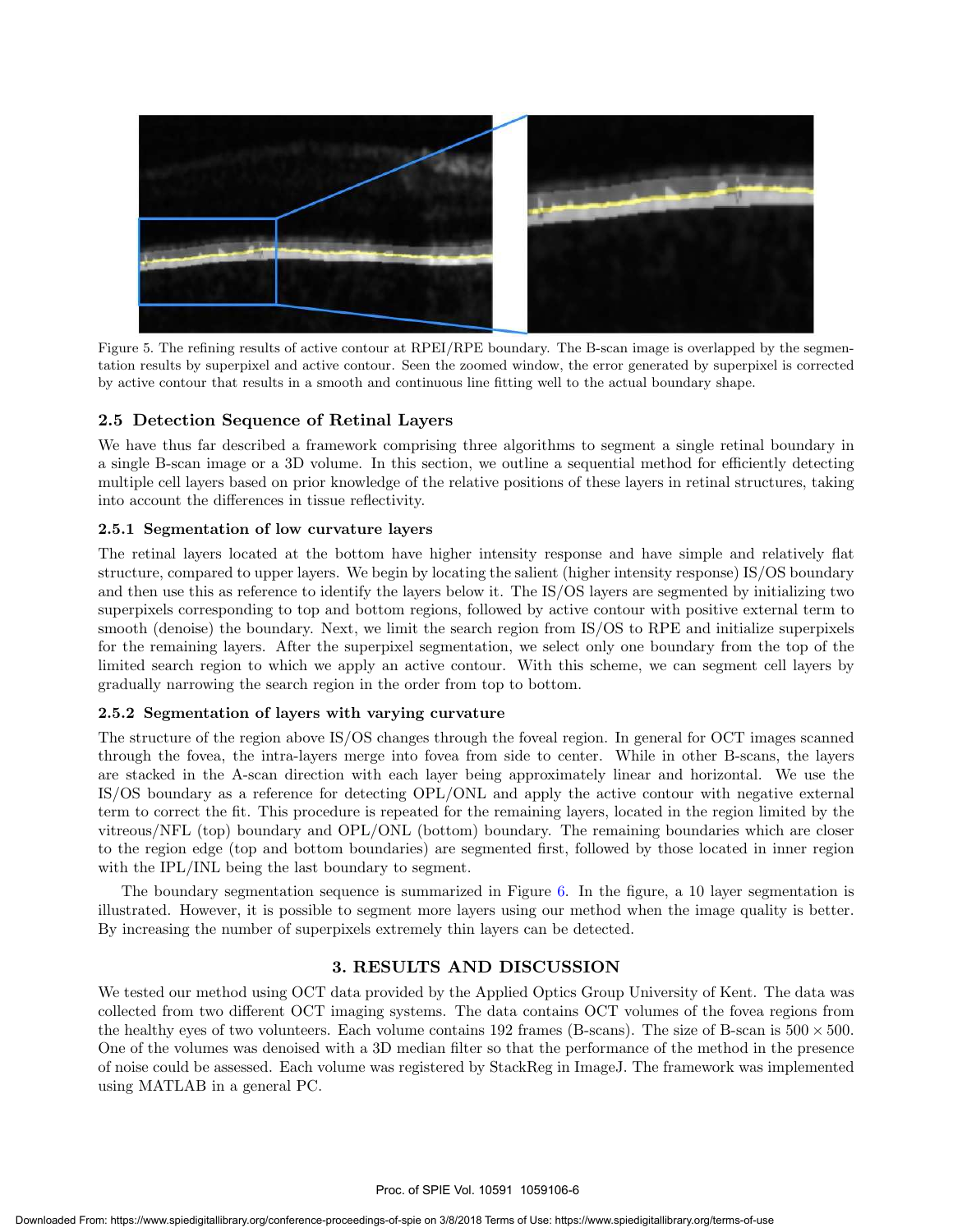

Figure 6. The sequence of 10 boundaries segmentation. The framework first detect the region edges with adaptivecurve detection method. Then three internal cell layers located a bottom is segmented from top. Finally, the remaining boundaries are segmented. With the segmentation results in B-scan, the surface of each layer in the 3D volume can be fitted by using active contour.

#### 3.1 Segmentation Results for Vitreous/NFL Boundary

The detection of the vitreous/NFL boundary is usually done within several iterations of the adaptive-curve algorithm. In Figure 7 we show the boundary detection in both 3D volume and B-scan images selected from the volume. It is seen in the Figure 7 (A) that the 3D registration process enforces the continuity and smoothness of the surfaces between adjacent B-scans and the top surface, indicating the boundary between the vitreous and NFL. Figure 7 (B,C) shows the segmentation in a single B-scan, selected from the 3D volume. It is observed that the active contour ignores the perfectly linear stripe artifacts present in all B-scan images comprising our dataset.

#### 3.2 Results of Segmenting a Single B-scan Image

The segmentation of 12 boundaries on a single B-scan image is shown in Figure 8. The B-scan image was directly segmented by the framework without any pre-denoising process. Due to the high resolution and limited speckle noise, the thin layers embedded at bottom are clearly presented and their boundaries are clearly preserved. The high intensity response of the fovea point is due to the focusing point of the system. The foveal region shown in Figure 8 (B) provides a closer look at the merging of layer boundaries at fovea. Here thin layer boundaries are preserved and segmented using our method. Figure  $8 \text{ (C)}$  shows the segmentation at left side of fovea where our method provides stable segmentation results in the upper layers which have lower contrast than the bottom layers.

#### 3.3 Results for Segmentation of a 3D Volume

We also tested the boundary segmentation in the denoised 3D volume data. The data is generated from a different system which presents retinal tissue with a relatively low contrast. It is seen from Figure 9 that the noise was suppressed by a 3D mean filter. As a side-effect, the layer boundaries are also blurred. In this 3D volume, we segment 10 surfaces corresponding to layer boundaries. By segmenting the surface of each layer, we can further calculate the thickness of each cell layer, for instance, the NFL layer shown in the Figure 9 (C). In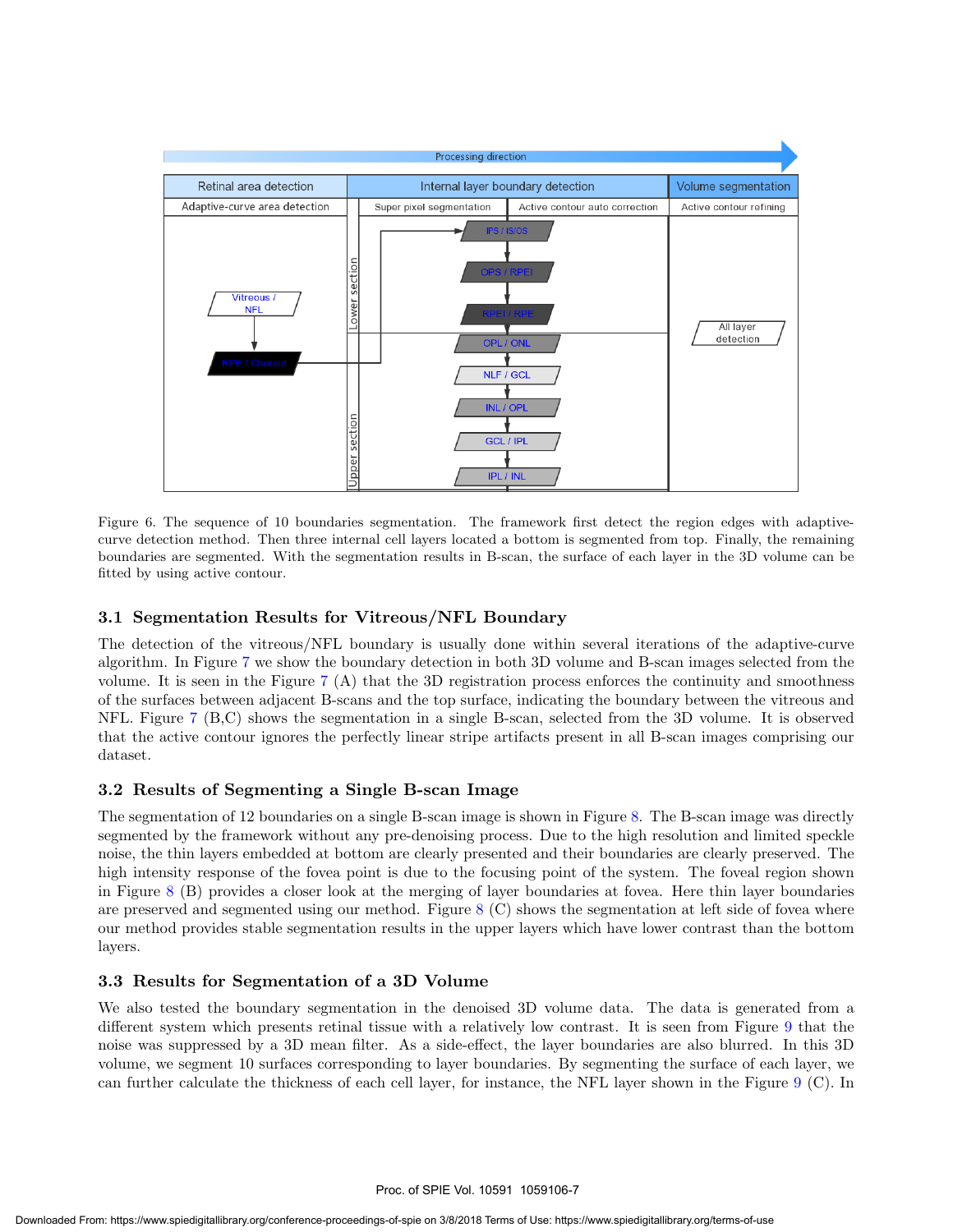

Figure 7. The segmentation results of the vitreous/NFL boundary. (A): The segmented boundary surface from the 3D volume. (B,c): The B-scan image selected from the black line in (A). It is seen that the surface can be well fitted when the stripe noise, which partially covers the image content, was replaced with zeros.



OCT image without pre-denoising. (B,C): the zoomed view of (A).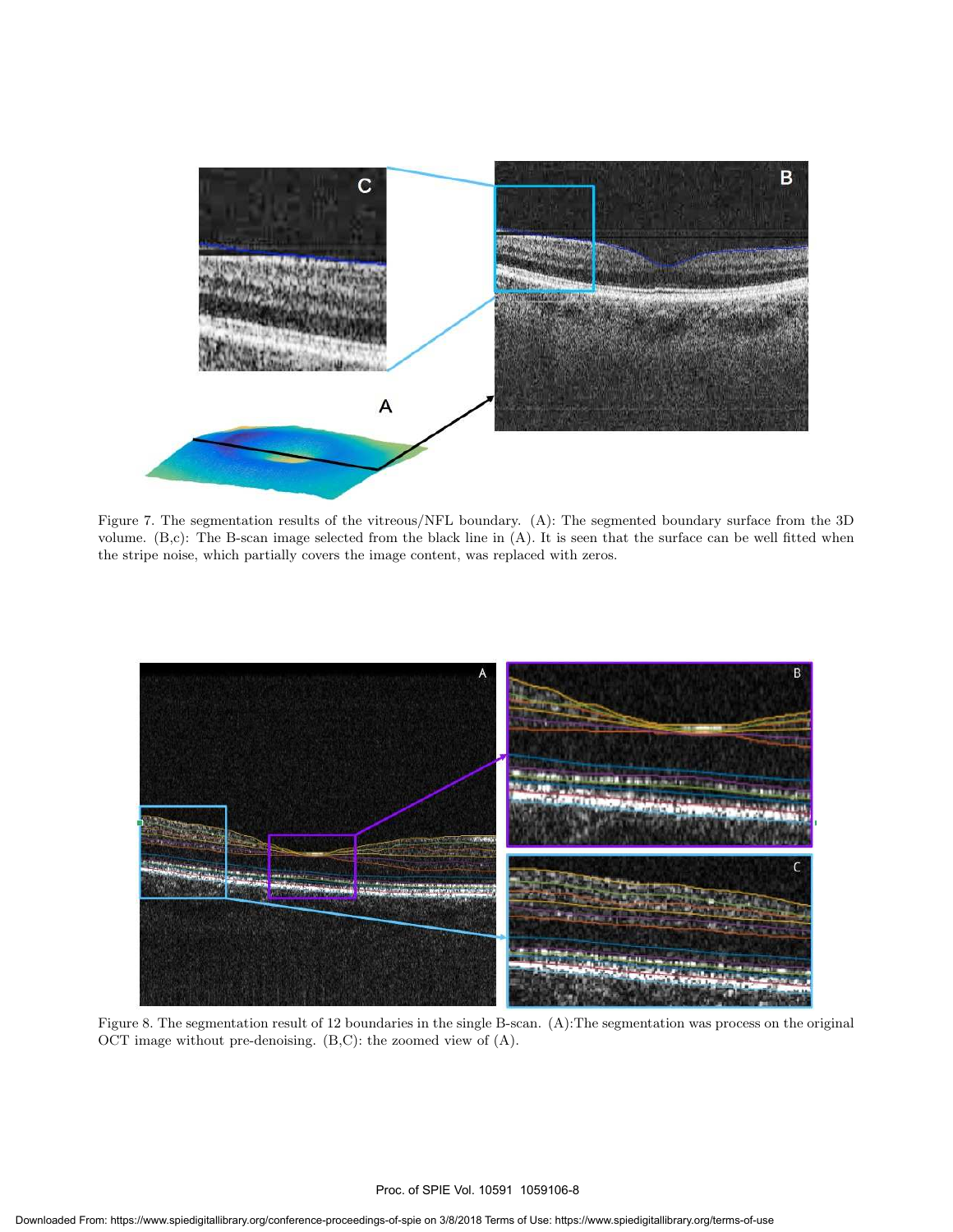

Figure 9. The segmentation result of 10 boundaries in the 3D volume. (A):The segmentation was process on the original OCT image without pre-denoising. (B): The surface model of segmented boundaries. (C): The thickness map of the NFL layer calculated from the volume segmentation.

Figure 9 (A), we see that the blood vessel in the upper layers produces a large reflection, resulting in a shadow underneath. By using superpixels and active contours, the boundary segmentation was not affected by the blood vessel. This indicates the robustness of our algorithm to the inconsistence of intensity of entire layer tissue.

#### 4. CONCLUSION AND FUTUREWORK

In this paper, we proposed an boundary segmentation framework for retinal OCT images and volumes. The proposed adaptive-curve detection method searches the retinal region with boundary evolution. The SLIC superpixels, and the modified active contour, segment the remaining boundaries in a sequential order. The framework was tested on 3D OCT volumes which were generated with two different OCT systems. In the results, 10 and 12 boundaries were detected in separate datasets. Additionally, a 3D surface model and layer thickness map were also generated.

We have demonstrated that by combining superpixels and active contour methods, cell layers can be reliably segmented from low contrast B-scans containing strong speckle noise. In low contrast regions, the superpixels can group local pixels according to contrast in A-scans. Also, the active contour balances contour shape and gradient information to reduce the influence of blood vessels and their shadows.

Future work will include testing our approach using a large dataset from a different OCT system and a bench mark analysis with alternative methods, previously reported, methods. We will investigate the use of 3D supervoxels to improve computational efficiency. In addition, because our method is computed based on A-scans, it is amenable to a parallel implementation that utilizes GPU acceleration, thereby further reducing overall processing time.

#### **REFERENCES**

- [1] Wojtkowski, M., Bajraszewski, T., Gorczy´nska, I., Targowski, P., Kowalczyk, A., Wasilewski, W., and Radzewicz, C., "Ophthalmic imaging by spectral optical coherence tomography," *American journal of ophthalmology* 138(3), 412–419 (2004).
- [2] Browning, D. J., McOwen, M. D., Bowen, R. M., and Tisha, L. O., "Comparison of the clinical diagnosis of diabetic macular edema with diagnosis by optical coherence tomography," *Ophthalmology* 111(4), 712–715  $(2004).$
- [3] Schmitt, J. M., Xiang, S., and Yung, K. M., "Speckle in optical coherence tomography: an overview," SPIE (1999).
- [4] DeBuc, D. C., "A review of algorithms for segmentation of retinal image data using optical coherence tomography," in [*Image Segmentation*], InTech (2011).
- [5] Koozekanani, D., Boyer, K., and Roberts, C., "Retinal thickness measurements from optical coherence tomography using a markov boundary model," *IEEE transactions on medical imaging* 20(9), 900–916 (2001).
- [6] Ishikawa, H., Stein, D. M., Wollstein, G., Beaton, S., Fujimoto, J. G., and Schuman, J. S., "Macular segmentation with optical coherence tomography," *Investigative ophthalmology*  $\mathcal{C}$  *visual science* 46(6), 2012– 2017 (2005).